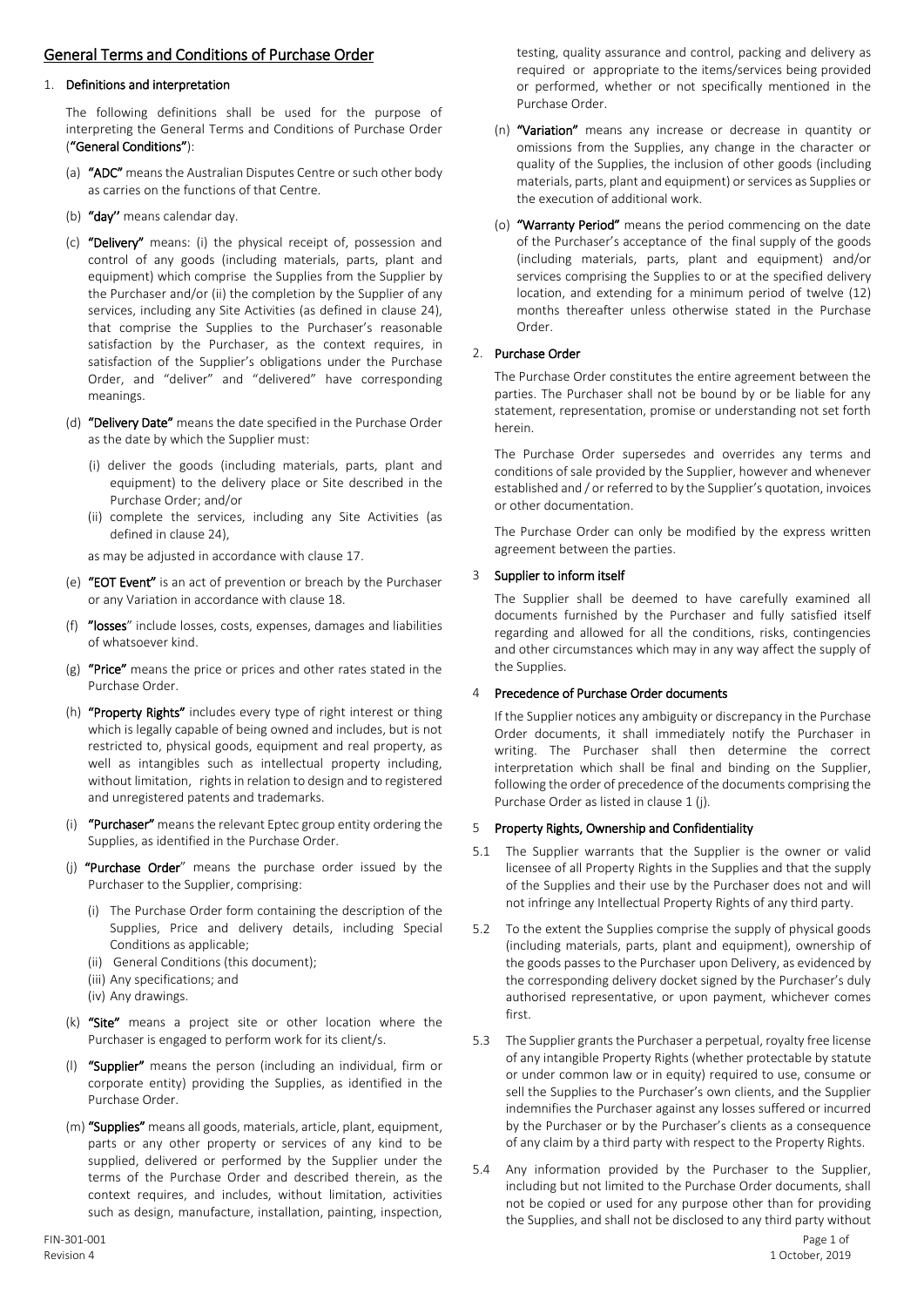the prior written consent of the Purchaser. The obligations under this clause shall be continuing and shall survive the completion or termination of the Purchase Order.

#### 6 Waiver

No failure or delay on the part of the Purchaser in exercising any of its rights under the Purchase Order shall be construed as constituting a waiver of any such rights.

#### 7 Subcontracting and Assignments

The Supplier must not subcontract nor assign all any part of the Purchase Order without the prior written approval of the Purchaser. The Purchaser's approval shall in no way relieve the Supplier of any of its obligations under the Purchase Order.

#### 8 Communications

Any notice or other communication ("Notification") under the Purchase Order shall be delivered in writing, in English, sent by prepaid post or email to the recipient's address specified in the Purchase Order form. If posted, the Notification, will be deemed to have been received 3 days after it was sent. If emailed, the Notification will be deemed to have been received within 24 hours after the email was sent.

If requested in writing by the Supplier, any verbal instructions or directions from the Purchaser shall be confirmed in writing within a reasonable time.

# 9 Laws and Other Regulatory Requirements

The Supplier shall comply and shall ensure the Supplies comply with all relevant laws, ordinances, regulations, orders and rules, and with the lawful requirements of any relevant public and other authorities.

#### 10 Indemnity and Insurances

- 10.1 The Supplier shall fully indemnify and hold harmless the Purchaser and its officers, employees and agents against all claims, demands, proceedings, liabilities, costs, charges and expenses arising as a consequence of any injury to or death of any person or damage to any property to the extent this is caused by any act, omission, neglect or default of the Supplier or its employees, agents or subcontractors in relation to its obligations under the Purchase Order.
- 10.2 The Supplier shall effect and maintain the following insurance policies, and provide evidence to the Purchaser on request:
	- (i) insurance for any physical goods (including materials, parts, plant and equipment) included in the Supplies for their full replacement value for the period the Supplier is responsible for loss or damage in accordance with clause 5.2.
	- (ii) public and product liability insurance for not less than \$10million unless otherwise specified in the Special **Conditions**
	- (iii) such other insurances as: (a) is appropriate to the Supplies; (b) required under clause 24; and (c) otherwise required by law.

# 11 Consequential losses

Neither the Purchaser nor the Supplier shall be liable to the other, whether for breach of contract, under indemnity, in tort (including for negligence) or on any other basis in law or equity for loss of use, production, profit, contract, revenue, business interruption or for any financing costs or increase in operating costs, or for any consequential, indirect or special losses arising out of or in connection with the Purchase Order.

#### 12 Testing, inspection and acceptance

12.1 The Supplies shall be tested in accordance with the requirements of the Purchase Order (if any), and unless otherwise specified in

the Purchase Order, all tests and the costs thereof shall be the responsibility of the Supplier.

- 12.2 The Purchaser shall have the rights to inspect, independently test, monitor and expedite the Supplies at any time prior to Delivery, and the Supplier shall facilitate prompt access for the Supplier's and any of its subcontractor's premises for such purposes during normal working hours. The Supplies shall not be deemed to be accepted by the Purchaser until the test required (if any) and the Supplier's quality assurance documentation confirming full compliance of the Supplies with the requirements of the Purchase Order have been provided by the Supplier, and the Supplies have been inspected and approved by the Purchaser. Inspection and /or testing by the Purchaser shall neither relieve the Supplier from its obligations under the Purchase Order nor waive the Purchaser's rights and remedies provided under the Purchase Order or otherwise.
- 12.3 The Supplier shall maintain and implement an acceptable quality assurance system that demonstrates that the Supplies fully comply with the quality standards specified in the Purchase Order. If no particular standards are specified in the Purchase Order, the Supplier shall demonstrate that the Supplies comply with the highest quality standards applicable to the class of Supplies concerned.

#### 13 Warranties

- 13.1 The Supplier represents and warrants that it has the skills, experience and resources to successfully supply the Supplies in accordance with all the requirements of the Purchase Order.
- 13.2 The Supplier warrants that the Supplies:
	- (i) are fit for their intended purposes, new and made to the specified quality or, if not specified, be of merchantable quality, free from any liens, charges or encumbrances, and free from defects in design, materials and workmanship for the duration of the Warranty Period;
	- (ii) comply with any specifications and/or drawings referenced in the Purchase Order; and
	- (iii) conform to all applicable laws, regulations, statutory requirements, codes and Australian Standards.
- 13.3 The above warranties are in addition to the specific warranty included in the Special Conditions, if any, and are provided by the Supplier for the benefit of both the Purchaser and the Purchaser's clients, to whom the Supplier's warranties are transferred on the Purchaser's request.

# 14 Defects and rectification

- 14.1 If any of the Supplies as supplied do not comply with the specifications and/or drawings or are otherwise not in accordance with the Purchase Order at any time before Delivery or during the Warranty Period, the Purchaser shall give written notice to the Supplier of any failure or defect identified in the Supplies and the Purchaser may at its election:
	- (i) require that the Supplier without delay, and at the Supplier's cost, correct any failure or defect identified in the Supplies by way of replacement, repair, appropriate modification or other means reasonably acceptable to the Purchaser;
	- (ii) require that the Purchaser be credited in respect of any amount that the Purchaser has paid for the Supplies; or
	- (iii) return all of the Supplies to the Supplier at the Supplier's cost and cancel the balance of Purchase Order.
- 14.2 Any Supplies rectified under warranty shall be subject to a further Warranty Period, commencing from the date of completion of such rectification, unless otherwise directed in writing by the Purchaser.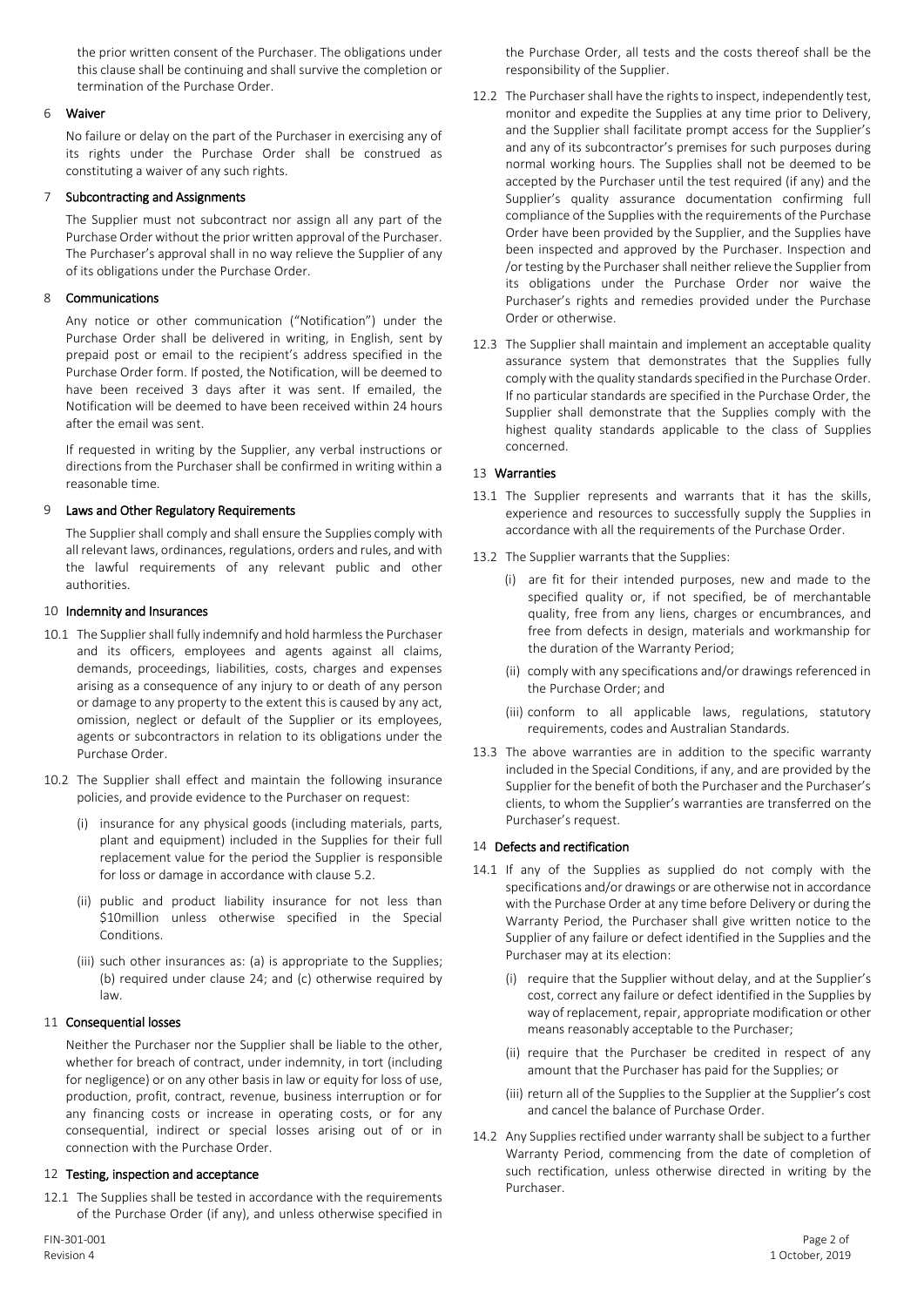- 14.3 The Supplier indemnifies the Purchaser for any losses arising out of or in connection with the return or cancellation of the Supplies pursuant to clause 14.1, including the cost of freight and packaging.
- 14.4 If the Supplier fails to correct any defects or failures in the Supplies of which have been notified by the Purchaser within the time specified in the notice (which shall not be unreasonable), the Purchaser shall have the right to rectify the Supplies itself or have the necessary rectification undertaken by a third party. All costs so incurred by the Purchaser shall be a debt due and recoverable from the Supplier from any moneys otherwise owed by the Purchaser to the Supplier.

# 15 Delivery Requirements

Unless otherwise specified in the Purchase Order, where the Supplies comprise physical goods (including materials, parts, plant and equipment), they shall be delivered adequately packaged and protected to ensure safe delivery, to the delivery locations(s) and by the Delivery Date(s). Each Delivery shall be accompanied by a delivery docket showing the Purchase Order number and the quality and nature of the Supplies being delivered. Each delivery docket must be signed by a duly authorised representative of the Purchaser at the relevant delivery point.

Prior to Delivery, the Supplier will have full responsibility and bear all associated costs for packing, loading, transport and insurance of the relevant goods (for their full replacement value).

Notwithstanding that the Purchaser has taken physical delivery of the Supplies, the Supplier shall remain responsible for any loss or damage to the Supplies which may have occurred prior to its acceptance by the Purchaser. The Purchaser may reject any Supplies which, in its reasonable opinion, do not conform with the requirements of the Purchase Order, and the Supplier agrees that the Purchaser is not liable to pay for any rejected Supplies.

# 16 Site Conditions

- 16.1 Where the Supplies comprise services being performed by the Supplier on a Site, the Supplier will be deemed to have allowed in the Price for all matters concerning the Site and its surroundings ("Site Conditions") including but not limited to:
	- (1) conditions upon, below the surface of and surrounding the Site;
	- (2) conditions existing within buildings or other structures situated on or forming part of the Site;
	- (3) conditions of access to, from and within the Site for the purposes of carrying out the relevant services;
	- (4) heritage, preservation or other orders affecting the Site; and
	- (5) utilities servicing the Site.
- 16.2 Purchaser will not be liable for any losses suffered by the Supplier as a result of Site Conditions.

# 17 Delays

- 17.1 The Supplier must supply or perform the Supplies in accordance with the terms of the Purchase Order by the Delivery Date.
- 17.2 The Supplier shall take all reasonable steps to minimise and prevent any delay to the delivery or performance of the Supplies and shall promptly notify in writing the Purchaser of any event or circumstance which is likely to cause delay with respect to the Delivery Date.
- 17.3 (i) If the Supplier considers that it is entitled to an extension to the Delivery Date the Supplier must give written notice to the Purchaser of its intention to claim an extension to the Delivery Date not later than 5 days after the cause of the delay first arose.

(ii) The Supplier must give further written notice to the Purchaser of the period of extension of time claimed not later than 1 week after the expiration of the period stated in paragraph (i) directly

above. Where it is not practicable to give this notice, the Supplier must advise the Purchaser in writing on a weekly basis of the likely period of extension of time to be claimed.

- 17.4 If the Supplier complies with clause 17.3 and
	- (i) demonstrates to the Purchaser's reasonable satisfaction that the Delivery Date will be delayed by an EOT Event which is beyond the reasonable control of the Supplier; and
	- (ii) the delay affected activities which are critical to achieving Delivery by the Delivery Date,

the Purchaser must extend the Delivery Date by a period equal to the period by which, as a result of the delay, the actual Delivery Date is likely to exceed the Delivery Date specified in the Purchase Order.

17.5 If the Supplier fails to deliver the Supplies by the specified Delivery Date, as may be adjusted under clause 17.4, the Purchaser shall be entitled to terminate the Purchase Order for default, either in whole or in part, in accordance with the provisions of clause 19.

# 18 Variations

The Purchaser may direct the Supplier by a notice in writing to perform a Variation and the Supplier shall promptly carry out any such Variation as directed.

The Supplier's price (addition or reduction) for any Variation and any effect on the Delivery Date shall be preferably agreed in writing between the Purchaser and the Supplier prior to the Supplier carrying out any such variation. Failing such agreement, the Purchaser shall determine a reasonable price for the Variation and the delivery date for the relevant Supplies. The Supplier shall not vary the work under the Purchase Order or any condition thereof, except as directed and approved by the Purchaser in writing. No Variation ordered by the Purchaser shall invalidate the Purchaser Order.

The Supplier will not be entitled to payment for a Variation unless the Supplier first provides the Purchaser with a copy of a written instruction from the Purchaser to execute the Variation.

If the Supplier considers that a drawing, instruction or direction issued by the Purchaser, although not stated to involve a Variation, in fact involves a Variation then the Supplier must give written notice to the Purchaser before commencing work in relation to the drawing, instruction or direction. Compliance with this clause will be a condition precedent to any claim the Supplier may have for an extension of time or in respect of a Variation.

The Purchaser may instruct a Variation which decreases the scope of the Supplies or omits any part of the Supplies for the purpose of having that part executed by any other person. There is no limit on the scope of a variation which BLL may instruct.

# 19 Termination

- 19.1 In the event of a substantial breach of any of the terms or conditions of the Purchase Order, which in the opinion of the Purchaser, may significantly delay or impair the completion of the Purchase Order and which is not remedied within seven (7) days of the Purchaser's written notice, the Purchaser may terminate the Purchase Order and the Supplier shall be liable for all losses incurred by the Purchaser.
- 19.2 If, in the opinion of the Purchaser, the Supplier is unable to effectively perform the obligations under the Purchase Order due to insolvency, bankruptcy, or related reasons, the Purchaser may terminate the Purchase Order with immediate effect.
- 19.3 Notwithstanding any other provisions of the Purchase Order, the Purchaser may for its convenience terminate the Purchase Order by giving seven (7) days written notice to the Supplier.